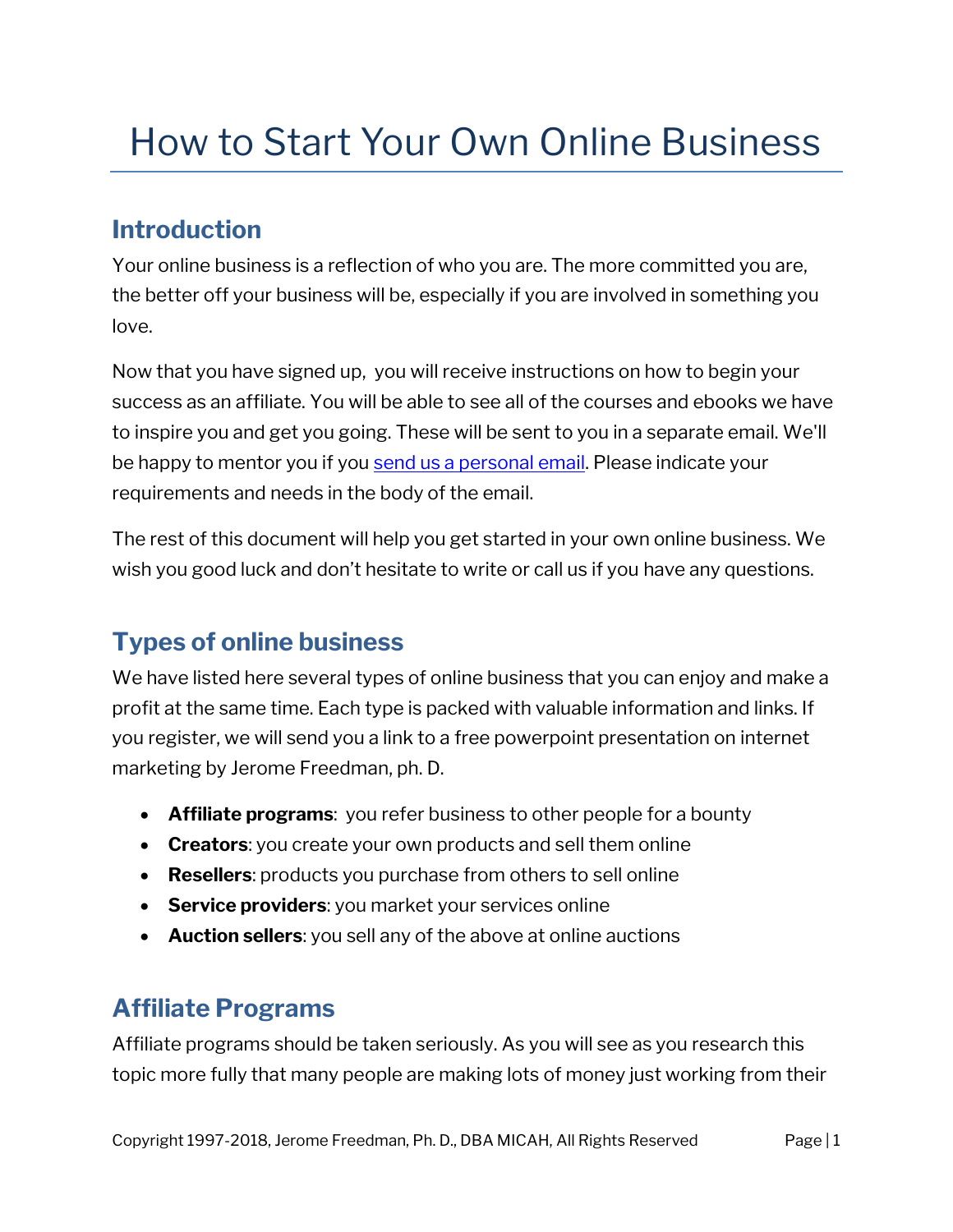home. We recommend that you click here to register so we can send you a link to our Internet Marketing presentation. This presentation is accompanied by many interesting ideas and opportunities to help you get going.

Your own ebusiness is a good activity to pursue while you are waiting for your next full-time job. In fact, it has become so for me! As long as you are keeping busy learning about internet marketing, you won't have time to feel the pain of not working.

For my money, the first two affiliate programs are the best I have found. However if you are serious about internet marketing, you should check out some of the other recommendations

## **[Internet Marketing Center](http://www.marketingtips.com/t.cgi/809224/)**

The Internet Marketing Center was one of the first sites I looked at when I started learning about internet marketing. They provided me with much valuable information about how to get started. I purchased *Insider Secrets to Email Marketing* which led to many other benefits. They reviewed **[Jewels By Mala](http://m.jewelsbymala.com/)** for their subscription only web site, *Secrets to Their Success*. I'm afraid you'll have to subscribe to see what they said or simply call or email me and I'll point you to a private link.

#### **[Amazon](https://www.amazon.com/tryab?tag=microapplicah-20)**

Amazon had one of the first affiliate programs, and I guess that it is the largest. I've been using it for years

#### **[Commission Junction](http://cj.com/?id=4785012)**

This is a classic depository for many companies offering affiliate program. Once you sign up as a "publisher", you will choose the programs that you want to activate and start sending them referrals. You do this by placing banner ads and/or text ads on your website.

## **Adreporting.com**

Adreporting.com is very similar to Commission Junction. They have good tools to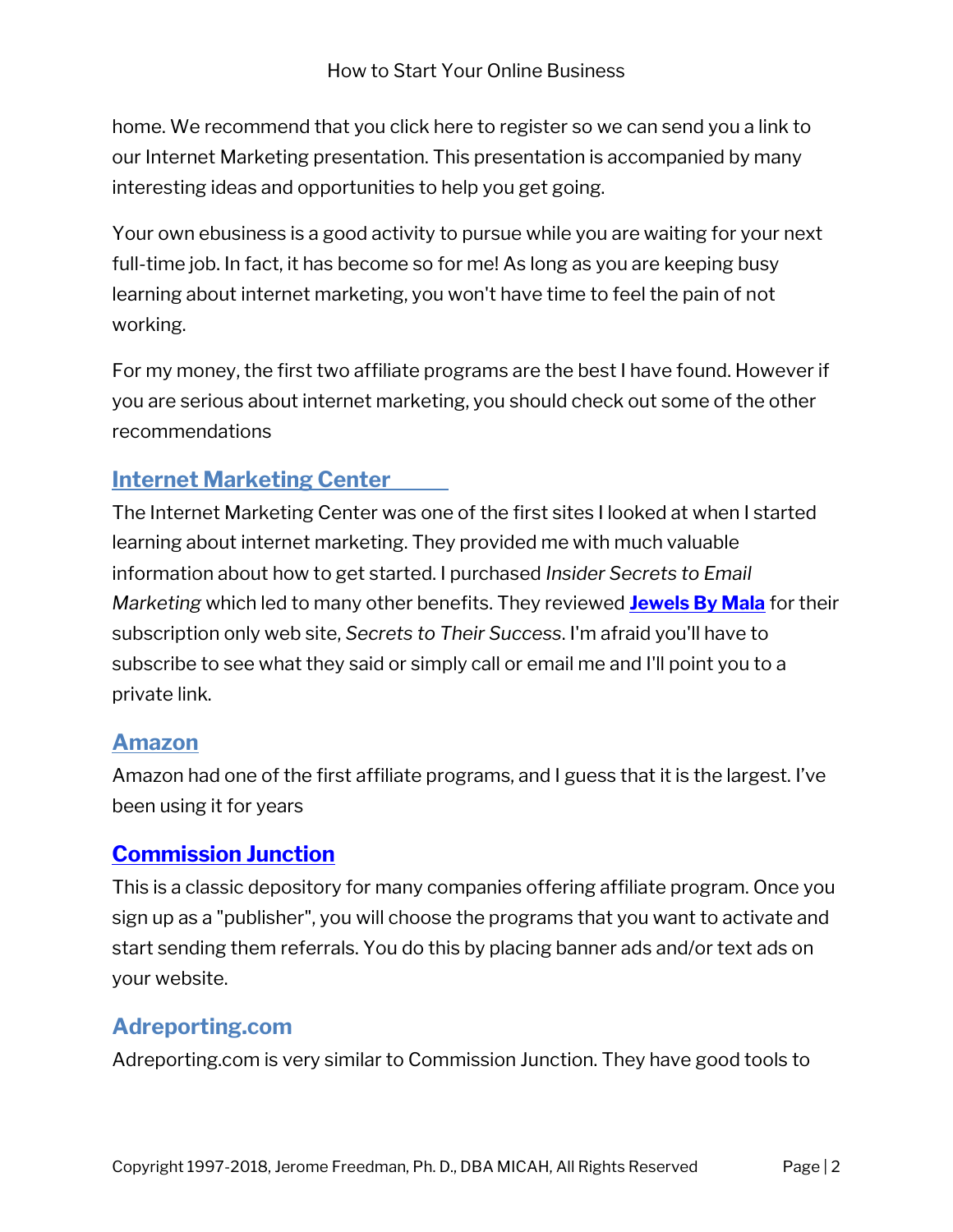explain how to use cost per click (CPC aka PPC, i. e. Pay Per Click) to generate income.

#### **[Clickbank](http://sninad.reseller.hop.clickbank.net/)**

Quite possible the largest affiliate clearinghouse on the net. Clickbank however only provides 'digital' products - ie, e-books and the like. These sell well.

## **Product Creators**

If you have created your own product line, you can greatly enhance your business by having an online presence.

If you can build it it, they will come. Of course, first you have to build content to attract and PREsell them.

Are you a small business or a craftsman that creates/manufactures/retails your own hard goods (i.e., products that you can actually touch and that you ship -- non-digital products)? For example...

- an artist who paints oceanfront landscapes
- a small business with a niche toy product
- a craftsman who creates unusual wooden gifts
- an ironworker who designs ironwork sculptures

Year by year, both retailers and shoppers are moving ever more online. Online retail is the low risk, easy, efficient way to sell. And, for shoppers, it is the ideal way to buy (fast, convenient, reliable, endless variety, and cheaper).

So why do 98% of small business online retailers (called "e-tailers" or "e-stores") fail?

And why is this little-known and unreported, disastrous "98%-fail" statistic good news for you?

Because you will not put the (shopping) cart before the e-horse of traffic. Instead, PREsell with content, then sell to those warm, PREsold visitors.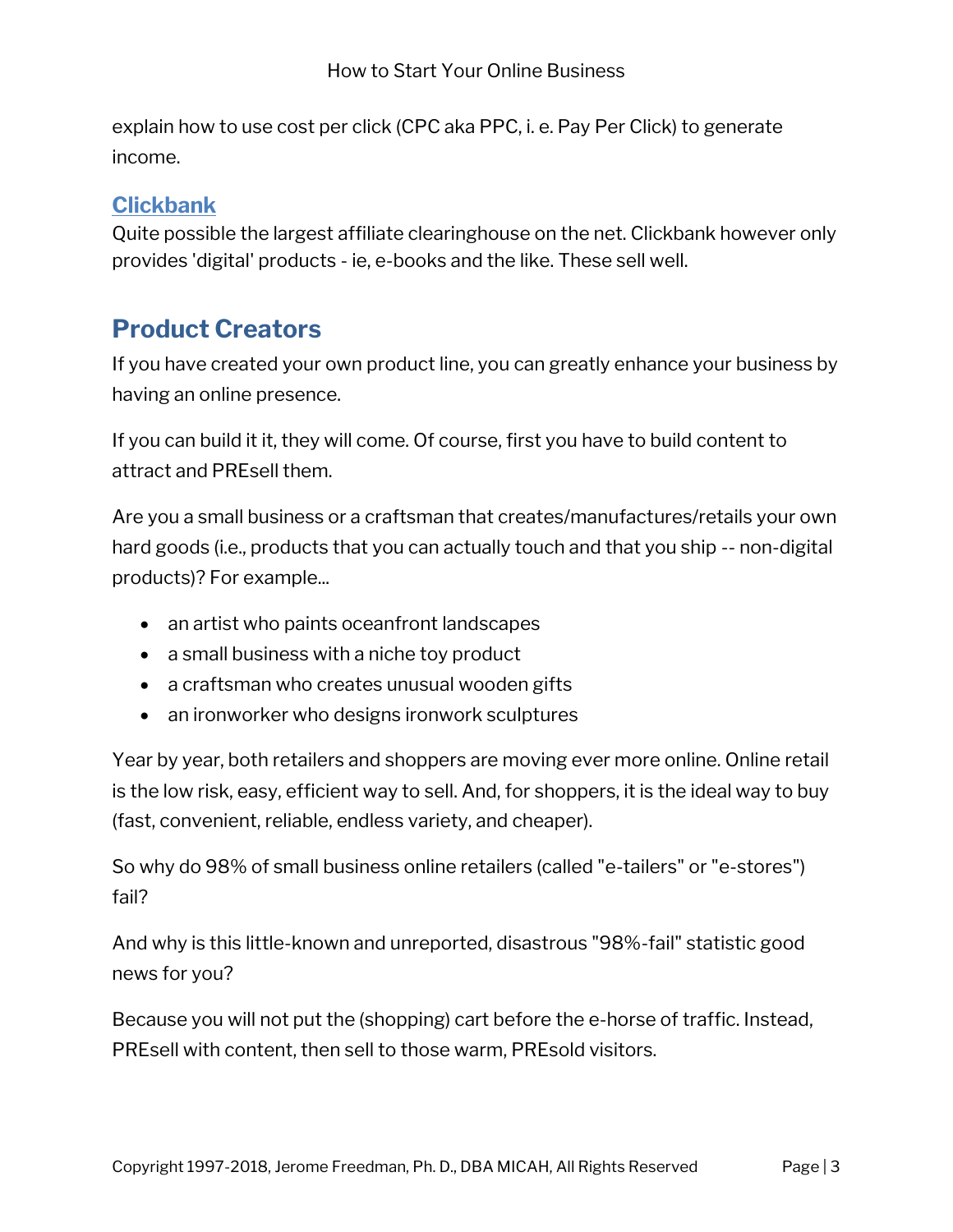The basic concept, as with any product or service or whatever you want to sell, remains the same...

1) Develop your own site in the niche that you know and love.

2) Fill that site with high-value content.

3) Use that content to attract your own niche-targeted traffic.

4) Build a following through your own email list through a monthly or weekly newsletter.

5) Use your email list and site content to PREsell your targeted visitors. And finally...

6) Convert that PREsold, warm, willing-to-buy traffic into sales of your product.

7) Diversify your revenue plan to include other models (ex., AdSense, affiliate income, services, etc.), all related to your theme.

Simply create great products, get paid by credit card in real-time, boosted by thousands of affiliates who refer traffic to you, and enjoy the rewards of your labor.

## **Resellers**

If you resell or represent products or services, you can greatly enhance your business by having an online presence.

Whether you are a regional rep of medical equipment, or a rental agent for villas on a Caribbean island, it's all about PREselling by delivering the information that your prospective clients seek. Great content is where it all starts.

When you do this the **MICAH** way, you attract targeted visitors. These people develop a sense of warmth and confidence in someone (you!) who delivers quality information on the topic that they were seeking.

And people buy from folks they like. It's as simple as that.

Obviously, for many rentals and sales, you don't have to even accept real-time credit cards online to do a thriving business. If you sell medical equipment B2B, you'll likely invoice.

So what's the key to using the Web to multiply sales and/or rentals? Bottom line?...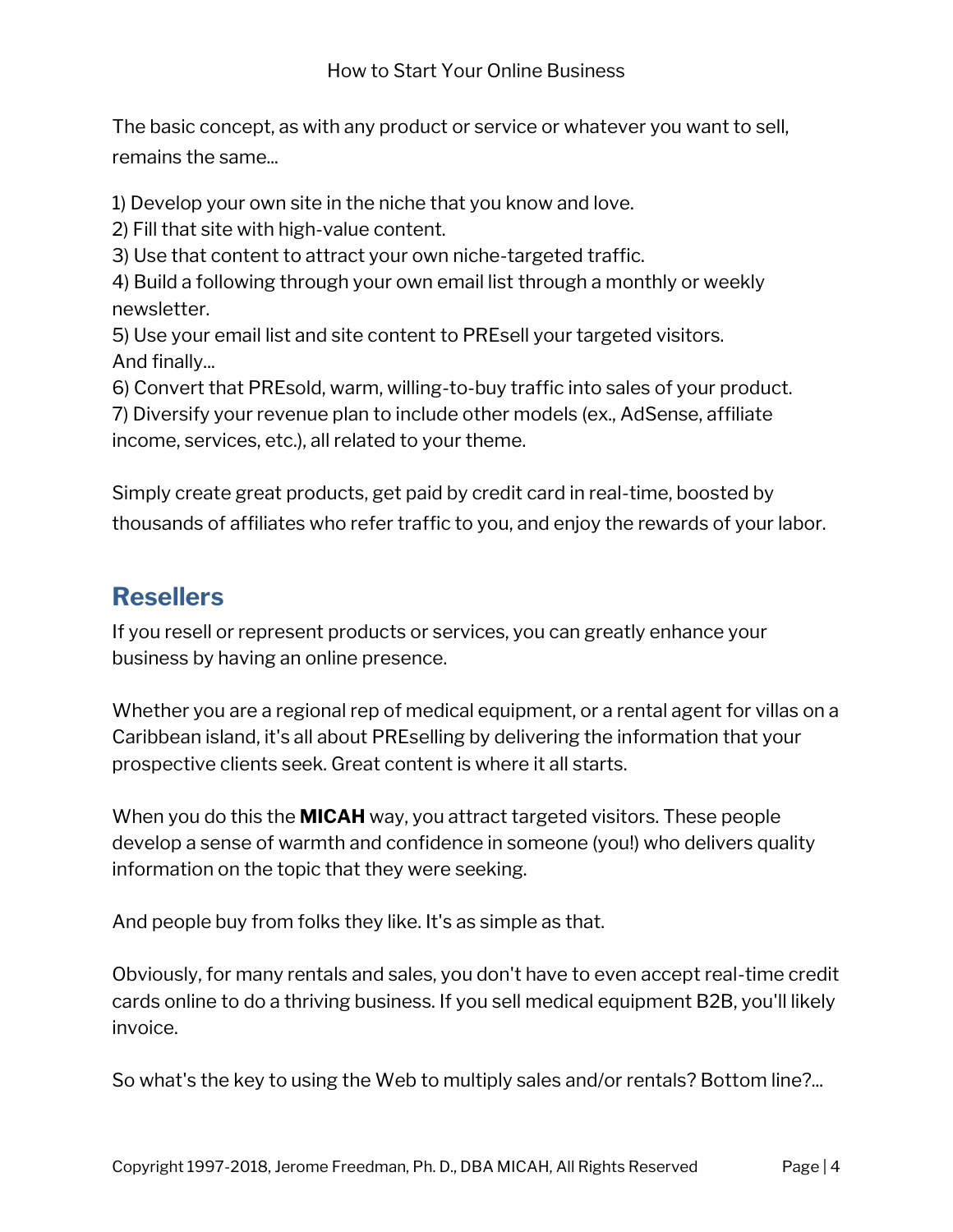Provide high-value, relevant content, not a "sales pitch." Your solid, original content builds motivated traffic and PREsells your visitors.

Targeted, warm leads will call YOU, not vice-versa (no more cold-calling and chasing). The sale is 99.9% of the way home!

## **Service Sellers**

If you are a service seller, you can greatly enhance your business by having an online presence. Look at these facts:

#### **Fact #1**

The sale of a service is basically the sale of specialized time... someone with a specific knowledge or ability sells hours which deliver solutions required by a "client."

#### **Fact #2**

The Net is largely used by people to search for specialized information and solutions!

#### **Fact #3**

The "delivery" of a service is frictionless. In other words, you do not have to pickpack-and-ship products (the way Amazon does, for example).

#### **Conclusion**

There is no better way to grow your service-delivery business than through a Web site that works. The basic concept is so obvious...

**STEP 1)** An over-busy surfer who needs your service, during a quest for information or a solution, finds you, a service seller who OVER delivers that sought-after info through your Web site.

**STEP 2)** The surfer is PREsold (i.e., you gain trust and credibility).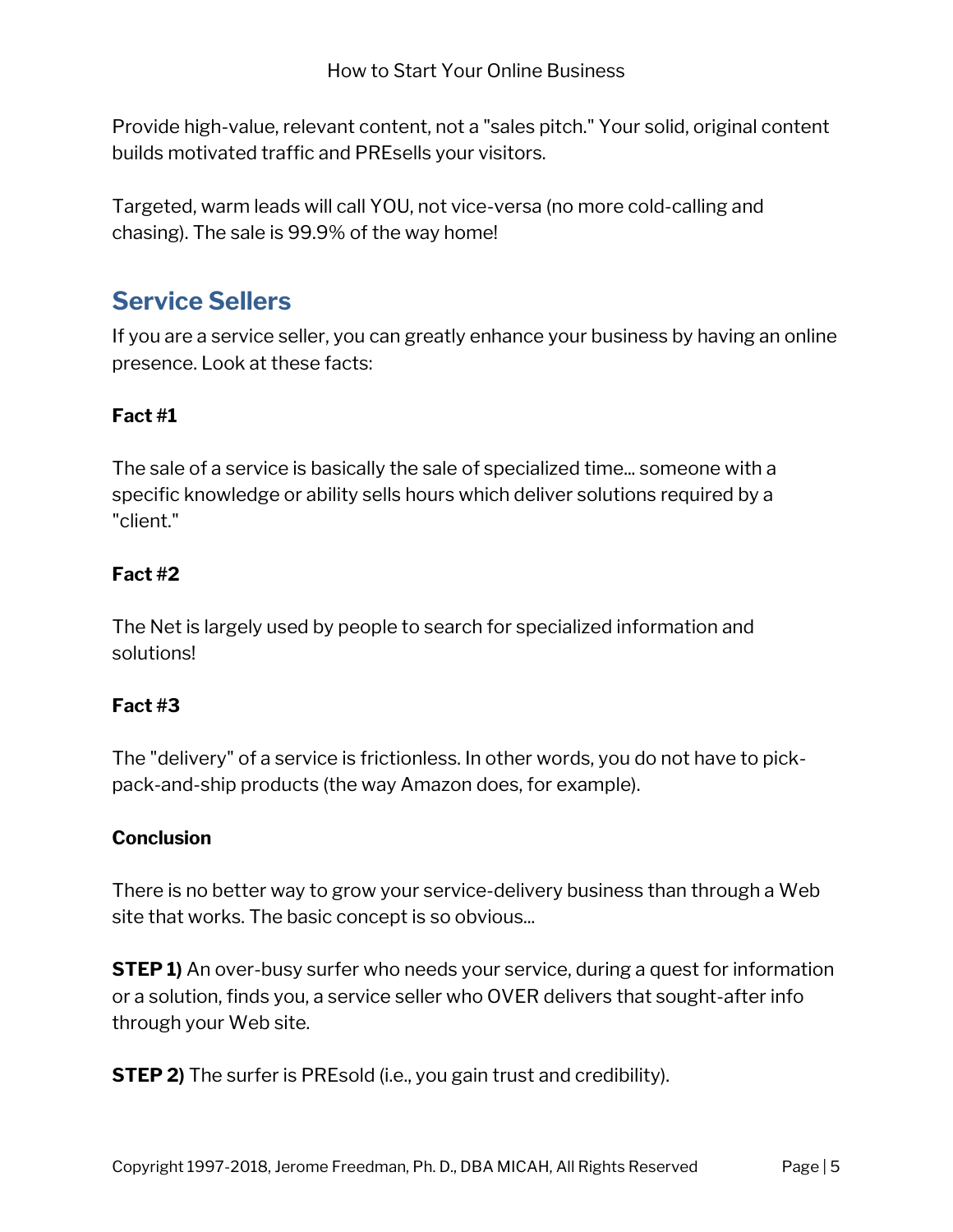**STEP 3**) The surfer wants more information, signs up for your specialized email newsletter.

**STEP 4)** It's a matter of time before that surfer contacts you or sends that first "RFQ" ("Request for Quote").

It is all so obvious. And yet... the selling of services through the Net is, by far, the most overlooked opportunity today.

## **Auction Sellers**

If you sell products or services on internet auction sites, you can greatly enhance your business by having an online presence.

A Net Auction business may be the world's most perfect entry into e-commerce. It's fun, easy and cheap and fast -- you can even start with less-treasured items stored in your basement, attic or closet, if you want! Consider the benefits... minimal startup costs, total absence of the need for any programming and technical expertise, lots of actively searching and targeted traffic, world-wide social interaction with people who love the same things, flexibility and the list goes on and on. What could be better?

But like any business, offline or online, there is a right way and a wrong to go about it. Most folks start wrong... and keep going down that wrong road. They may get off to a fast start... but they eventually realize that they've built nothing... and that they essentially work for eBay.

And that is where MICAH comes to the Netrepreneur's rescue (hopefully before s/he needs rescuing, actually!). MICAH, as a company, is an all-encompassing resource guide that provides nuts-and-bolts strategies and ideas to build a successful Net Auction business, from the ground up.

Although eBay would like you to think differently, there is much more to a Net auction business than simply registering at eBay, listing items and then waiting for the auction to finish. A Net auction business is a "real" business that takes effort, commitment and smarts. MICAH looks after the "smarts" part of the deal with its comprehensive guidance.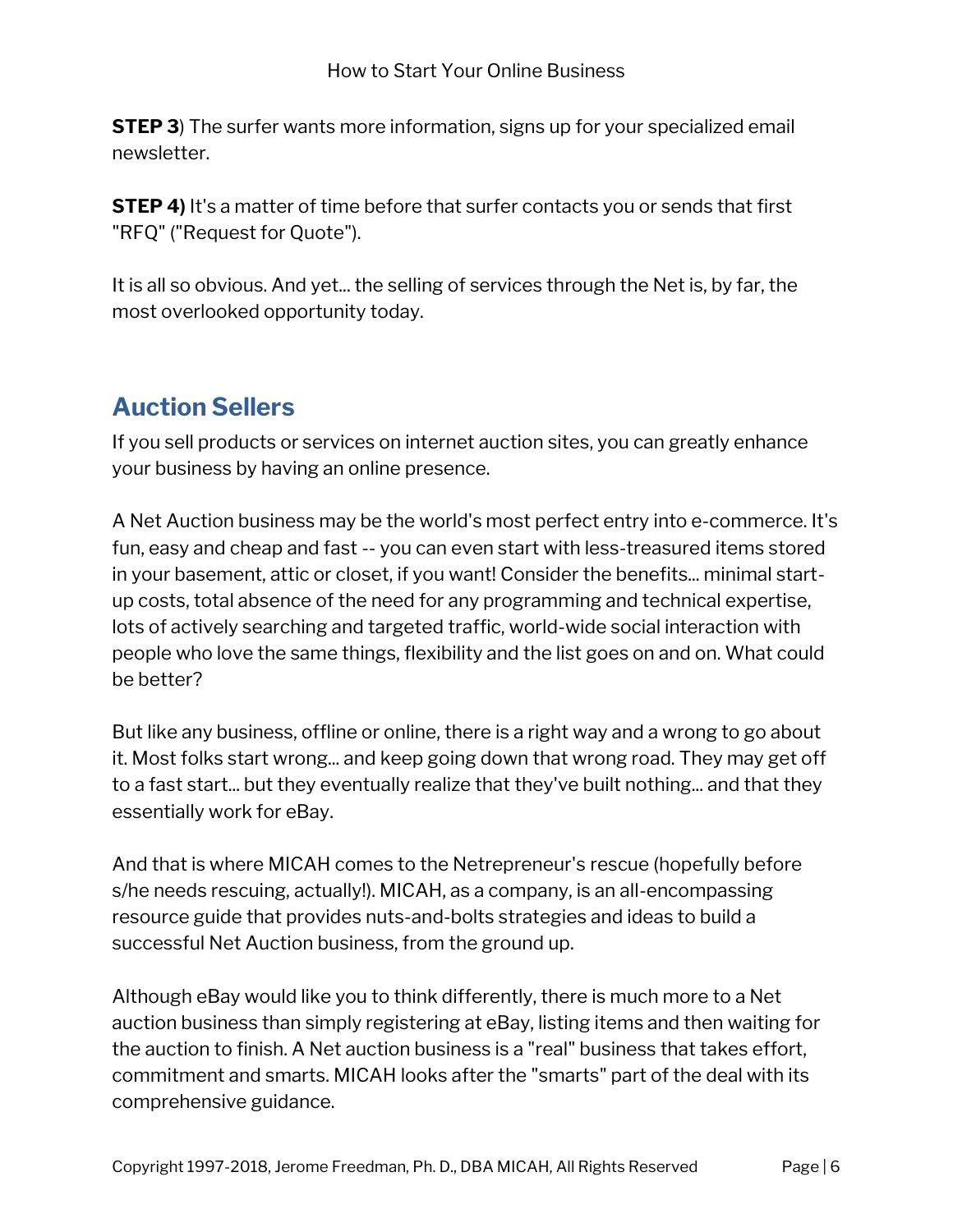## **What You Need to Get Started**

**Domain Name. –** It must be a unique domain name that will become a brand name for your business. Here are some examples of domain names that I use:

- [www.mountainsangha.org](http://www.mountainsangha.org/) Meditation Practices: this one became a carryover from a meditation group I participated in after 9/11. I chose this name because we met in the foothills of Mount Tamalpais in Marin County, California.
- [www.mindfulnessbreaks.com](http://www.mindfulnessbreaks.com/) Mindfulness Breaks™: this one was exactly what I wanted! Mindfulness Breaks are moments in your day when you take a moment to clear you head (mind) and take a deep breath. Mini Mindfulness [Breaks](http://mindfulnessbreaks.com/blog) are posted every day. These are quotes from famous people all over the world. You are directed to take a breath, read the quote and examine how it applies in your life.
- [www.m.jewelsbymala.com](http://www.m.jewelsbymala.com/) Jewels by Mala: a website for my wife's precious and semi-precious jewels that she has for sale. This is another case of getting the domain name I wanted.
- [www.enneagram-instrument.org](http://www.enneagram-instrument.org/) The Enneagram in the Electronic Tradition: this one was a natural choice at the time. Now, I would eliminate the dash in the name, but it is here to stay. Here you will find a description of nine personality types and their habits and high points.
- [www.mindfulnessinhealing.org](http://www.mindfulnessinhealing.org/) Mindfulness In Healing: this one was derived from my original cancer website, Yellowstream, which describes my thoughts, feelings and treatments for the cancer I first had in 1997. Some of my early posting from 1997 are there, but now the main effort is to market my book, *[Healing Cancer with Your Mind: 7 Strategies to Help YOU Survive](http://mindfulnessinhealing.org/)*.
- <www.2wellbeing.org> 9 Minute Meditation course: this one became the website for the course because I bought the domain and failed to launch it the way I wanted it to. It is probably useful for me to change the name of the course to 9 Minute Meditation: The Path to Well-Being!

**[Web Hosting Service.](http://www.bluehost.com/track/jewelsby/micah)** -- Any reliable and cheap web hosting service will do the job. It needs to be able to host unlimited domain names and / or subdomains. We have been using **Bluehost** since 2004 and are happy with their service.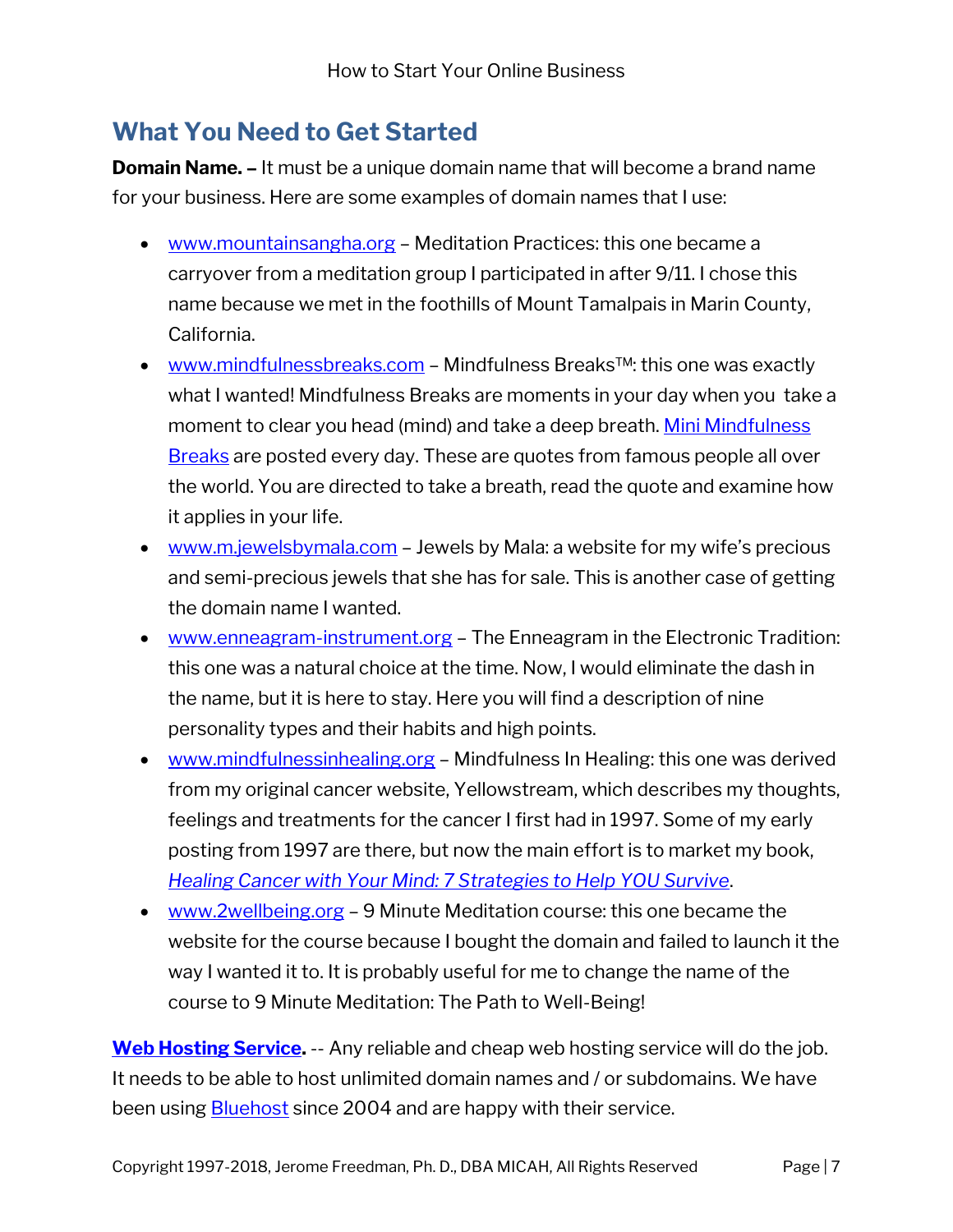**A Website.** – A platform for making your products and services available on the World Wide Web. These come in several varieties:

- HTML Website a website coded with HTML tags, which you have probably seen already. For example, when you see something like [http://mountainsangha.org,](http://mountainsangha.org/) you are looking at the HTML code for a link to a website. Programmers, like me, use programming languages like PHP, JavaScript, Java, ASPX and others to enhance an HTML site with interactions with a database using MySQL and others. We also us CSS (Cascading Style Sheets) to improve the look and feel of a website.
- WordPress a website which does the HTML coding for you based on what text you type into website pages or posts. Pages are somewhat permanent and represent the intellectual property of you r website. Posts are news and stories that you want your followers to read. WordPress is easy to set up and **[Bluehost](http://www.bluehost.com/track/jewelsby/micah)** has an automated process for doing so.
- Other do it yourself platforms exist which function like WordPress in that the generate the HTML code for you. These include Joomla, OpenCart, Weebly, Shipify, Wix, SquareSpace and many others. We chose WordPress because of its extensibility.

**Social Media.** – In these days, a social media presence is absolutely necessary. People rely on social media for the latest and greatest and spend a lot of time on their mobile phones reading articles and looking at photos. Here are some examples of social media presences that you should have (click on the links to see them):

- Facebook at one time the leader of all social media, but its popularity has waned a little (IMHO). With Facebook, you need a [personal page,](https://facebook.com/jerome.freedman) a [fan page](https://facebook.com/MindfulnessBreaks) and possibly a public or [private group.](https://www.facebook.com/groups/7.Principles.Mindfulness/)
- Twitter now famous for the tweets of popular and unpopular celebrities. I don't pay too much attention to twitter, but you can see my posts [here.](https://twitter.com/premmala)
- LinkedIn the professional social media circle. Many people use LinkedIn for business connections. I use it primarily to have a presence there[. Chick here](https://www.linkedin.com/in/jeromefreedman/) for my Linked in account.